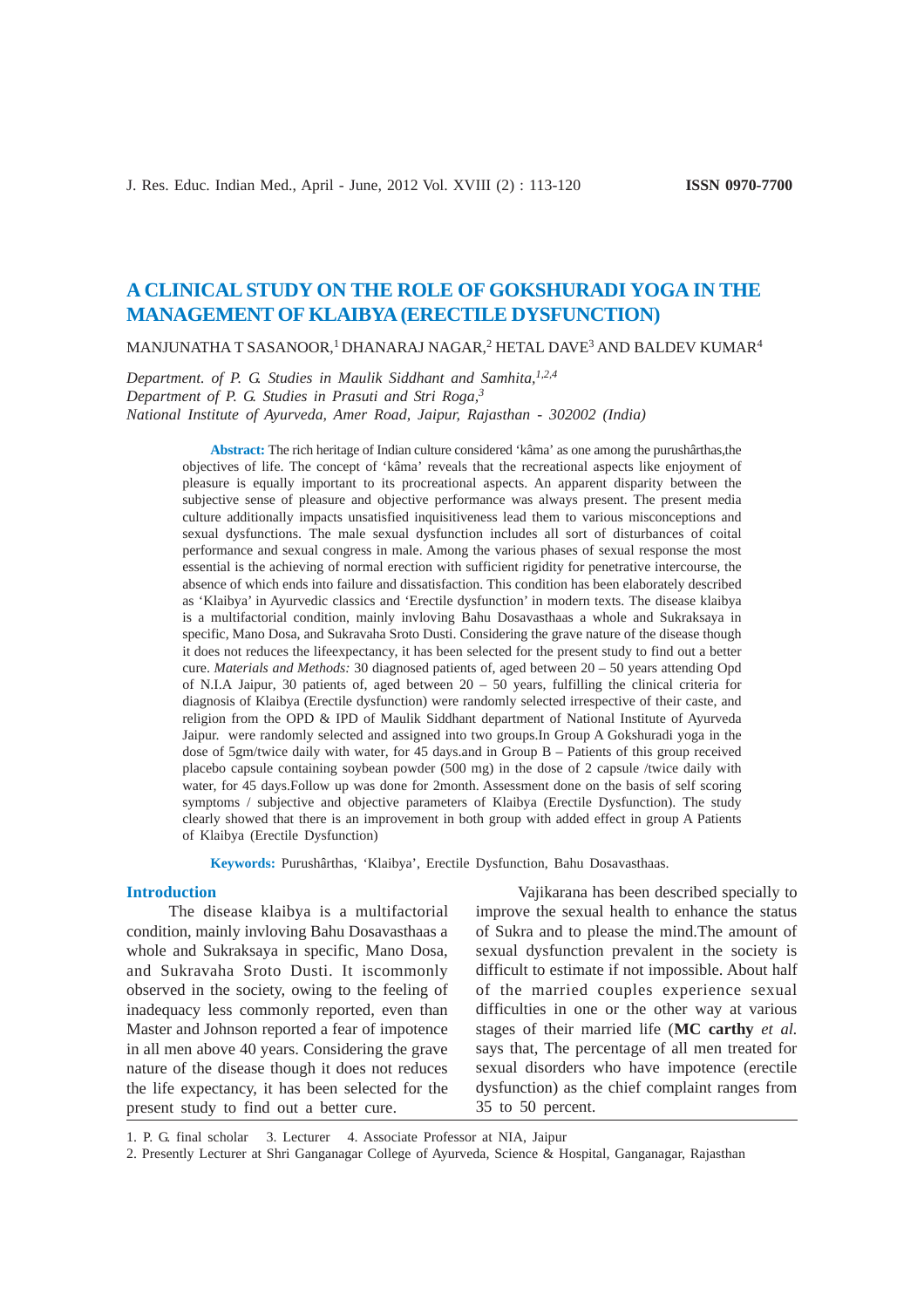According to Acharya Charak Klaibya is defined as inability to perform sexual  $act<sup>1</sup>$  and in sutra sthana 28<sup>th</sup> chapter, he says klaibya means lack of penile erection.<sup>2</sup> According to Acharya Dalhana, klaibya means impotent,<sup>3</sup> According to Acharya Vagbhata, it means inability to perform sexual intercourse with female partner,<sup>4</sup> According to Astanga Sangraha, it means lack of penile rigidity,5 and According to Yoga Ratnakara, it means incapability of a person to perform sexual act and its form is Klaibya. $6,7$ 

#### **Aim and objects**

(1) To study the patients of male sexual dysfunction in general and the erectile dysfunction in particular from Ayurvedic point of view and its correlation with various types of Klaibya.

(2) To study the efficacy of the gokshuradi yoga administered orally in the management of Klaibya.

(4) To compare the effects of gokshuradi yoga With Placebo Drug.

#### **Materials and methods**

For the present study, 30 patients fulfilling the clinical criteria for diagnosis of Klaibya (Erectile dysfunction) were randomly selected irrespective of their caste, and religion from the OPD & IPD of Maulik Siddhant department of National Institute of Ayurveda Jaipur.

#### **Plan of the study:**

1. Patients were selected randomly. It is a comparative study with Pre-test – post-test design. 2. The selected patients were assigned into 2 groups, each consisting of 15 patients.

3. Group A: Patients received test drug in the dose of 5 gm/twice daily with water, for 45 days. 4. Group B: Patients of this group received placebo capsule containing soybean powder (500 mg) in the dose of 2 capsule /twice daily with water, for 45 days.

#### **Inclusion criteria**

The following was the main clinical citeria for the selection of the patients:-

- 1) All Married men (age 20-50 years )
- 2) Incapability to perform sexual act.
- 3) Premature Ejaculation
- 4) Flaccidity of the penis even after psychic or physical stimulation

#### **Exclusion criteria**

Patients suffering from mental retardation, Unmarried persons (more than 50 years of age), congenital anomalies, infectious diseases of brain, vascular causes, toxic causes, metabolic causes of seizures were excluded from the study.

#### **Assessment criteria Subjective criteria**

- 1. Sexual desire,
- 2. Breathlessness during coitus,
- 3. Excessive perspiration during coitus,
- 4. Premature ejaculation,
- 5. Erectile dysfunction,
- 6. Pain during ejaculation.

#### **Objective criteria Investigations**

Routine haematological Biochemical and urine investigations like Hb, Tc, Dc,ESR, Random Blood Sugar and Serum Cholesterol were carried to rule out other pathologies before starting the treatment, and after the completion of treatment to assess the overall effect of the therapy.

#### **Semen examinations**

To see the effect of the drug on the seminal parameters, the semen examination was done. The samples were collected by masturbation.

The semen analysis was carried out by physical, chemical and microscopic examination to assess it qualitatively and quantitatively both, before and after the treatment in the all patients.

#### **Preparation of medicine**

The drug Kapikacchu was purified by boiling with milk and then dried and powdered, after that this was mixed with other drugs powder which are taken in equal quantity and prepared 150 gms pack.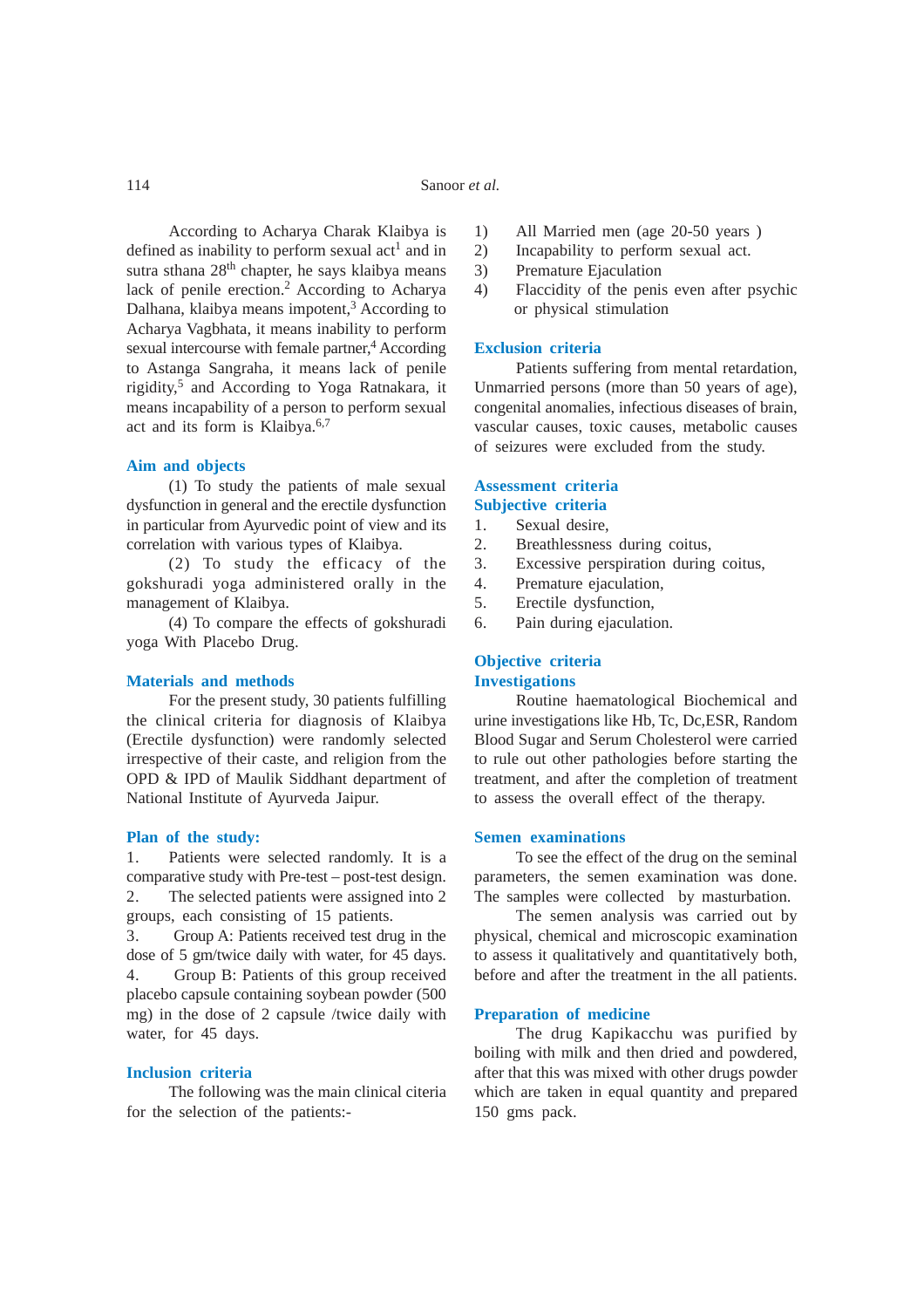# **Grading of both Subjective criteria and Objective criteria**

## **1. Sexual desire**

| <b>Sexual desire</b>             | Grading      |     |     |
|----------------------------------|--------------|-----|-----|
|                                  | <b>Score</b> | B.T | A.T |
| Normal desire                    |              |     |     |
| Lack of desire                   |              |     |     |
| Desire only on demand of partner |              |     |     |
| No desire at all                 |              |     |     |

#### **2. Breathlessness**

| <b>Breathlessness</b>                                 | Grading                     |     |     |  |
|-------------------------------------------------------|-----------------------------|-----|-----|--|
|                                                       | <b>Score</b>                | R.T | A.T |  |
| No Breathlessness                                     |                             |     |     |  |
| Mild Breathlessness which does<br>not disturb the act |                             |     |     |  |
| Moderate Breathlessness<br>sometimes disturb the act  | $\mathcal{D}_{\mathcal{L}}$ |     |     |  |
| Severe Breathlessness which<br>hamper every act       |                             |     |     |  |

## **3. Excessive perspiration**

| <b>Excessive perspiration</b>                 | Grading      |     |     |
|-----------------------------------------------|--------------|-----|-----|
|                                               | <b>Score</b> | B.T | A.T |
| No perspiration                               |              |     |     |
| Mild perspiration                             |              |     |     |
| Moderate perspiration                         | 2            |     |     |
| Severe perspiration which disturbs<br>the act |              |     |     |

## **4. Premature Ejaculation**

| <b>Premature Ejaculation</b>                                  | Grading                    |  |  |  |
|---------------------------------------------------------------|----------------------------|--|--|--|
|                                                               | R.T<br>A.T<br><b>Score</b> |  |  |  |
| Every time can control ejaculation<br>till both get satisfied |                            |  |  |  |
| Can control ejaculation till He get<br>satisfaction           |                            |  |  |  |
| Ejaculation before penetration                                | 2                          |  |  |  |
| Ejaculation during foreplay                                   |                            |  |  |  |

## **5. Erectile Dysfunction**

| <b>Erectile Dysfunction</b>                                                                   | Grading |     |     |
|-----------------------------------------------------------------------------------------------|---------|-----|-----|
|                                                                                               | Score   | B.T | A.T |
| Proper stiffness to maintain<br>erection and to continue the<br>sexual intercourse till last. |         |     |     |
| Some loss of stiffness but can<br>maintain the erection and continue<br>the act till last     |         |     |     |
| Some loss of stiffness, able to<br>maintain erection, but unable to<br>continue act till last | 2       |     |     |
| Total loss of stiffness and unable<br>to initiate the sexual intercourse                      | 3       |     |     |

### **6. Pain during ejaculation**

| Pain during ejaculation                      | Grading      |     |     |  |
|----------------------------------------------|--------------|-----|-----|--|
|                                              | <b>Score</b> | B.T | A.T |  |
| No Pain during ejaculation                   |              |     |     |  |
| Occasionally Mild Pain during<br>ejaculation |              |     |     |  |
| Usually Moderate Pain during<br>ejaculation  | 2            |     |     |  |
| Sever Pain during ejaculation                |              |     |     |  |

## **(A) Volume of semen** (in ml)

| <b>Volume of semen</b> | <b>Score</b> | B.T | A.T |
|------------------------|--------------|-----|-----|
| $>$ 3-0 ml             | 0            |     |     |
| upto $2&3$ ml          |              |     |     |
| upto $1&2$ ml          | 2            |     |     |
| $\leq$ 1 ml            | 3            |     |     |
| ml<br>$\Omega$         |              |     |     |

## (B) **Sperm Count** Million/ml

| <b>Sperm Count</b>  | <b>Score</b> | B.T | A.T |
|---------------------|--------------|-----|-----|
| $>40$ million/ml    | 0            |     |     |
| $30\&39$ million/ml |              |     |     |
| $20\&29$ million/ml | 2            |     |     |
| $10\&19$ million/ml | 3            |     |     |
| $0&9$ million/ml    |              |     |     |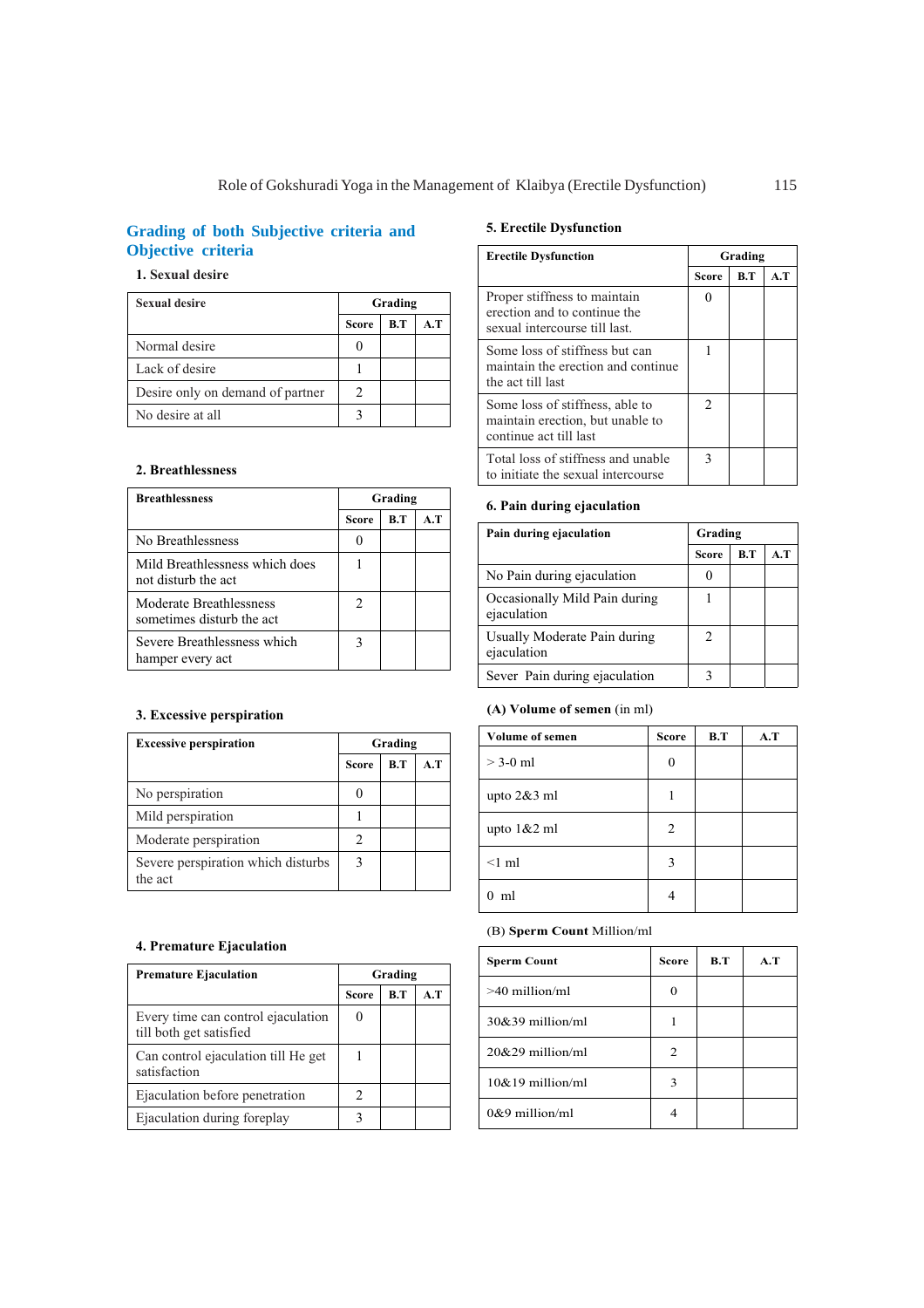In the present clinical study Group A was adminsterd with gokshuradi yoga powder with a dosage of 5 gms bd with water, Group B was administerd with 2 placebo capsules bd with water.

## **Review of the difefferent components of the formulations.**

**Gokshura8:-**Oral administration of 100 mg/kg of test drug has proven anabolic effect as evidenced by body weight gain in the body and reproductive organs. Improvement in sexual

| SI.<br>No. | $\mathbf{Drugs}^{[7]}$ | <b>Latin names</b>        | Part<br>used |
|------------|------------------------|---------------------------|--------------|
| 1.         | Gokshura               | Tribulus terrestris       | Fruit        |
| 2.         | kokilaksha             | Asteracanth<br>longifolia | Root         |
| 3.         | Black gram             | Phaseolus mungo           | Seed         |
| 4.         | Kapikacchu             | Mucuna prurita            | Seed         |
| 5.         | Shatavari              | Asparagus<br>racemosus    | Rizome       |

**Drugs of the Gokshuradi Yoga**

behavior of male rats was characterized by increased amount and intromission frequency. Penile erection index (PEI) was also considerably enhanced without any noticeable toxicity, and the testosterone level and sperm count also significantly increased, and the results are comparable to that of standard drug, sildenafil citrate. Findings of the present study validate the traditional use of *Tribulus terrestris* for its role in enhancing sexual behavior and potential to be used in the treatment of Erectile Dysfunction (ED).

**Kokilaksha9,10,12 :-** *Asteracantha longifolia* (L.) Nees, Acanthaceae, is a source of the ayurvedic drug, 'Kokilaaksha' and the Unani drug, Talimakhana. The seeds are acrid, bitter, aphrodisiac, tonic, sedative, used for diseases of the blood. The plant is known to possess antitumor, hypoglycemic, aphrodisiac, antibacterial, free radical scavenging and lipid peroxidation, hepatoprotective and haematopoietic activity. It contains lupeol, stigmasterol, butelin, fatty acids, and alkaloids.

# **Black gram11:- Nutritional Value of Black Gram (vigna mungo, urad, black lenthil)**

Black gram is black colored bean of a plant. It is nutritious bean commonly cooked for healthy diet.

**Nutrition Facts and Information about Black Gram:** Black gram is rich in potassium, phosphorus and calcium with good amount of sodium. It also has small amount of iron in it.

**Vitamin Content of Black Gram:** Black gram is rich in Vitamin A, B1 and B3 and has small amount of thiamine, riboflavin, niacin and Vitamin C in it.

**Calorie Content of Black Gram:** 100g of Black Gram has 347 calories.Calories from fat are 5.

**Health Benefits of Black Gram:** Black Gram cures **diabetes**, **sexual dysfunction**, nervous disorders, hair disorders, digestive system disorders and rheumatic afflictions.

**Kapikacchu9,10,12 :-** A long history of traditional use in Brazil and India as an aphrodisiac. Clinical studies in India have validated that the plant does indeed have aphrodisiac activity. It also has reported with anabolic and growth hormone stimulant properties. The anabolic effect of the seed is due to its ability to increase testosterone. In 2002, a U.S. patent was filed on the use of velvet bean to stimulate the release of growth hormone in humans. Research cited in the patent indicated that the high levels of L-dopa in mucuna seed were converted to dopamine which stimulated the release of growth hormone by the pituitary gland. L-dopa and dopamine are also effective inhibitors of prolactin. Prolactin is a hormone released by the pituitary gland; increased levels are considered to cause erection failure in males. In one study, oral intake of the seeds in 56 human males was able to improve erection, duration of coitus, and post-coital satisfaction after only four weeks of treatment. The seed also has documented fertility promoting and sperm producing effects in human males (being able to improve sperm count and motility).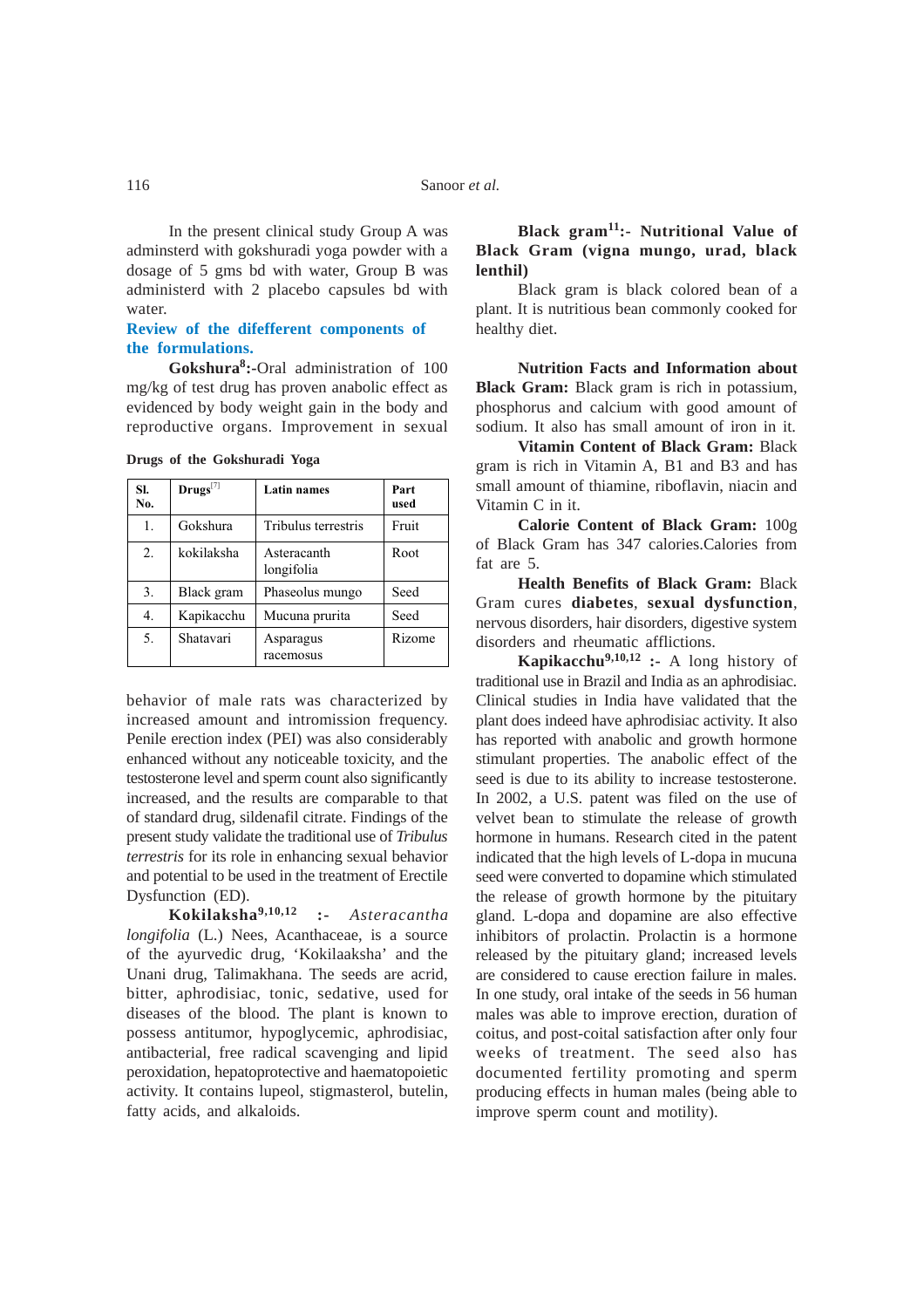#### **Discussion**

In the present clinical study, after analyzing etiological factores of klaibya it was found that aharaja, viharaja, and manasika factores plays a role in the manifestation of this. Quality and quantity of shukra has direct relation with klaibya. Acharya caraka considered klaibya as lakshana under shukra kshya but klaibya will manifest both as a disease and a symptom, current parellal science has also supported the same.

Assesment was done on the bases of, sexual desire, breathlessness during coitus,

#### **Observation and Result**

**Table 1.** Assessment of sexual desire in both groups

|         | N  | Mean        |      | % of Change<br>Dif |       | S.D. | S.E. |       |         | R  |
|---------|----|-------------|------|--------------------|-------|------|------|-------|---------|----|
|         |    | <b>B.T.</b> | A.T. |                    |       |      |      |       |         |    |
| Group A |    | . 90        | 0.72 | 1.18               | 62.10 | 0.60 | 0.18 | 6.55  | < 001   | HS |
| Group B | 10 | .80         | 0.30 | 0.50               | 27.77 | 0.52 | 0.16 | 3.125 | < 0.025 | د  |

#### **1 Sexual desire (Table 1)**

In group A, out of 15 patients, 11 patients that is 62.10% found relief, stasticaly it is highly significant (P<.001). In group B 10 patients out of 15 patients that is  $27.77\%$  found relief, stasticaly it is significant (p< .025).

| Table 2. Assessment of Breathlessness during coitus in both groups |  |  |  |  |
|--------------------------------------------------------------------|--|--|--|--|
|--------------------------------------------------------------------|--|--|--|--|

| N       |    |             | Mean        |      | $%$ of        |      | S.E. |      |         |    |
|---------|----|-------------|-------------|------|---------------|------|------|------|---------|----|
|         |    | <b>B.T.</b> | <b>A.T.</b> |      | Dif<br>Change | S.D. |      |      |         | v  |
| Group A | 09 | .88         | 0.66        | 1.22 | 64.89         | 0.65 | 0.21 | 5.80 | < 0.01  | НS |
| Group B |    | 1.81        | 1.36        | 0.45 | 24.86         | 0.52 | 0.15 | 3.00 | < 0.025 | د  |

### **2 Breathlessness during coitus (Table 2) &**

In group A, out of 15 patients, 9 patients that is 64.89 % found relief, stasticaly it is highly significant (P<.001). In group B 11 patients out of 15 patients that is 24.86% found relief, stasticaly it is significant (p<.025).

**Table 3.** Assessment of Excessive perspiration during coitus in both groups

|         | N  | Mean        |      | Dif  | $%$ of | S.D. | S.E. |      |        | R  |
|---------|----|-------------|------|------|--------|------|------|------|--------|----|
|         |    | <b>B.T.</b> | A.T. |      | Change |      |      |      |        |    |
| Group A | 13 | .92         | 0.69 | 1.23 | 64.06  | 0.70 | 0.19 | 6.47 | < 0.01 | HS |
| Group B | 14 | .92         | 1.57 | 0.35 | 18.22  | 0.49 | 0.13 | 2.69 | < 0.02 | د  |

#### **3 Breathlessness during coitus (Table 3)**

In group A, out of 15 patients, 13 patients that is 64.06% found relief, stasticaly it is highly significant (P<.001). In group B 14 patients out of 15 patients that is 18.62% found relief, stasticaly it is significant (p<.025).

**Table 4.** Assessment of Premature Ejaculation in both groups

|         |              | Mean        |       | Dif  | $%$ of | S.D. | S.E. |      |        | R |
|---------|--------------|-------------|-------|------|--------|------|------|------|--------|---|
|         |              | <b>B.T.</b> | A.T.  |      | Change |      |      |      |        |   |
| Group A | $\sim$<br>13 | 2.30        | 1.23  | 1.07 | 46.52  | 0.90 | 0.25 | 4.28 | < 01   | P |
| Group B | 10           | .86         | ـ 46. | 0.40 | 21.50  | 0.63 | 0.16 | 2.44 | < 0.05 | P |

#### **4 Premature ejaculation (Table 4)**

In group A, out of 15 patients, 13 patients that is 46.52% found relief, stasticaly it is significant (P<.010).

In group B 14 patients out of 15 patients that is 46.52% found relief, stasticaly it is significant (p<.050).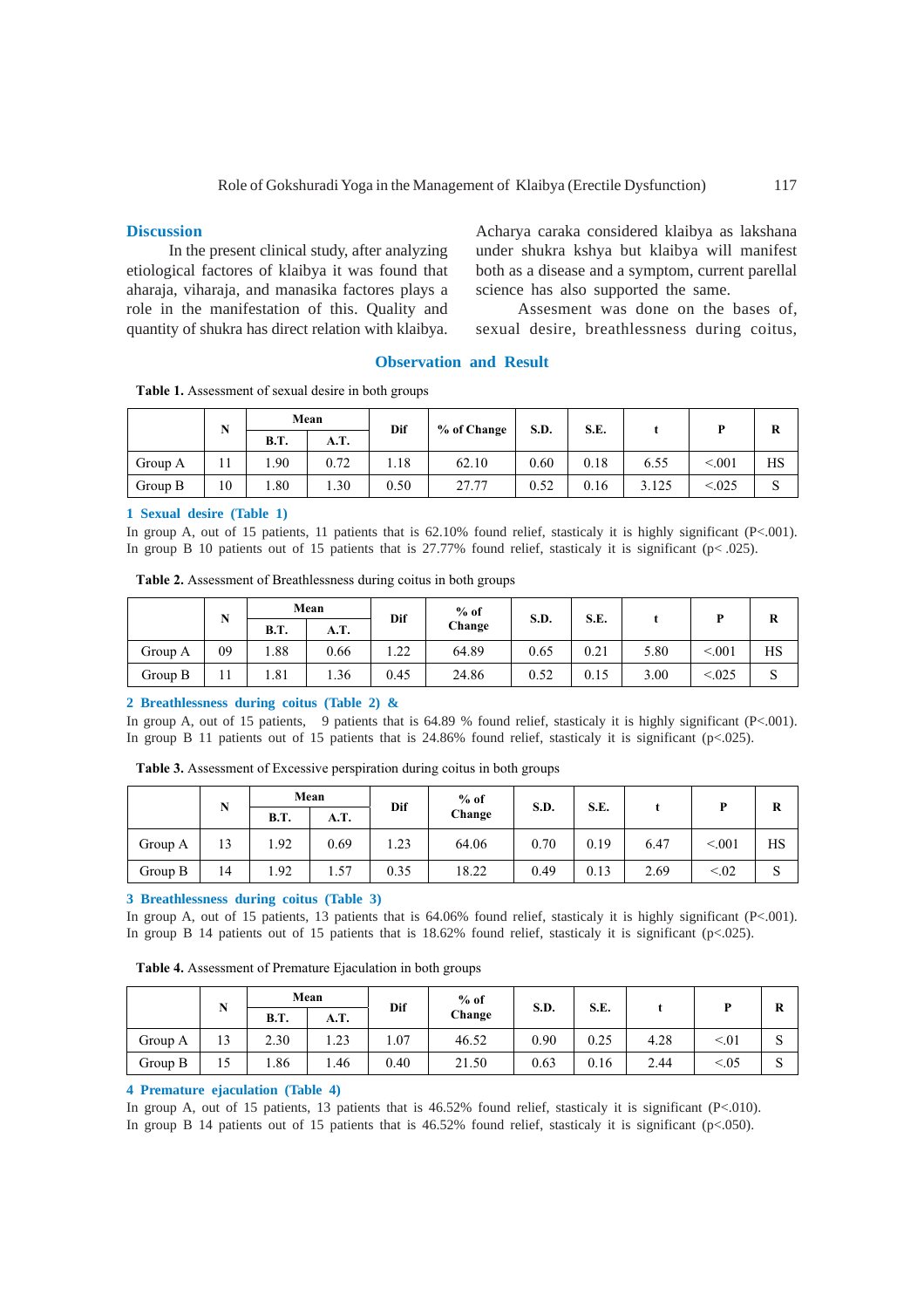### 118 Sanoor *et al.*

|         | <b>TAT</b><br>13 | Mean        |      | Dif  | $%$ of | S.D. | S.E. |      |         |    |
|---------|------------------|-------------|------|------|--------|------|------|------|---------|----|
|         |                  | <b>B.T.</b> | A.T. |      | Change |      |      |      |         | в  |
| Group A | 1 I              | 2.09        | 0.72 | 1.37 | 65.55  | 0.16 | 0.20 | 6.8  | < 0.001 | HS |
| Group B | 12               | 2.0         | 1.41 | 0.59 | 29.50  | 0.66 | 0.19 | 3.02 | < 0.02  | ω  |

#### **5 Erectile dysfunction (Table 5)**

In group A, out of 15 patients, 11 patients that is 65.55% found relief, stasticaly it is highly significant (P<.001). In group B 12 patients out of 15 patients that is 18.62% found relief, stasticaly it is significant (p<.025).

| Table 6. Assessment of Pain during ejaculation in both groups |  |  |  |
|---------------------------------------------------------------|--|--|--|
|                                                               |  |  |  |

|         | IN | Mean        |      | Dif  | $%$ of | S.D. | S.E. |      |        | R |
|---------|----|-------------|------|------|--------|------|------|------|--------|---|
|         |    | <b>B.T.</b> | A.T. |      | Change |      |      |      |        |   |
| Group A | 10 | 1.50        | 0.1  | 0.50 | 33.33  | 0.52 | 0.16 | 3.00 | < 0.02 | P |
| Group B |    | .54         | 1.18 | 0.36 | 23.37  | 0.50 | 0.15 | 2.39 | < 0.05 | P |

#### **6 Pain during ejaculation (Table 6)**

In group A, out of 15 patients, 10 patients that is 33.33% found relief, stasticaly it is highly significant (P<.001). In group B 11 patients out of 15 patients that is 23.37% found relief, stasticaly it is significant (p<.050).

**Table 7.** Assessment of Volume of Sperm in both groups

|         | <b>B</b><br>л, | Mean        |      | Dif     | $%$ of   | S.D. | S.E. |       |      | R  |
|---------|----------------|-------------|------|---------|----------|------|------|-------|------|----|
|         |                | <b>B.T.</b> | A.T. |         | Change   |      |      |       |      |    |
| Group A | 12             | า รา<br>ا ت | 3.10 | $-0.53$ | $-20.62$ | 0.55 | 0.14 | 3.70  | < 01 | ω  |
| Group B | 10             | 2.90        | 2.86 | 0.04    | 1.37     | 0.14 | 0.03 | 1.103 | >10  | IS |

#### **7 Volume of the semen (Table 7)**

After the treatment all the patients of group A found 20.62% benefit, stasticaly it is significant (P<.010). Were as in group B 1.37% of benefit was found, stasticaly it is non-significant (p<.10).

**Table 8.** Assessment of Sperm count in both groups

|         | <b>NT</b><br>1N | Mean        |       | Dif     | $%$ of   | S.D. | S.E. |       |         | R  |
|---------|-----------------|-------------|-------|---------|----------|------|------|-------|---------|----|
|         |                 | <b>B.T.</b> | A.T.  |         | Change   |      |      |       |         |    |
| Group A | LЭ              | 46.33       | 55.20 | $-8.86$ | $-19.12$ | 8.44 | 2.18 | 4.068 | < 01    |    |
| Group B |                 | 51.33       | 50.53 | 0.80    | 1.55     | 2.04 | 0.52 | 1.517 | $.10\,$ | TC |

#### **8 Sperm count (Table 8)**

After the treatment all the patients of group A found 19.12% benefit, stasticaly it is significant  $(P<.01)$ . Were as in group B 1.55% of benefit was found, stasticaly it is non-significant ( $p$ < .10).

| Table 9. Assessment of Motility of sperm in both groups |  |  |  |
|---------------------------------------------------------|--|--|--|
|                                                         |  |  |  |

|         | N | Mean        |       | Dif      | $%$ of   | S.D.  | S.E. |      | D    | R  |
|---------|---|-------------|-------|----------|----------|-------|------|------|------|----|
|         |   | <b>B.T.</b> | A.T.  |          | Change   |       |      |      |      |    |
| Group A |   | 51.33       | 61.66 | $-10.33$ | $-20.12$ | 10.93 | 2.82 | 3.66 | < 01 |    |
| Group B |   | 52.33       | 51.66 | 0.67     | 1.28     | 2.85  | 0.66 | 00.1 | >10  | IS |

#### **9 Motility of Sperm (Table 9)**

After the treatment all the patients of group A found 20.12% benefit, stasticaly it is significant  $(P<.01)$ . Were as in group B 1.28% of benefit was found, stasticaly it is non-significant (p<.10).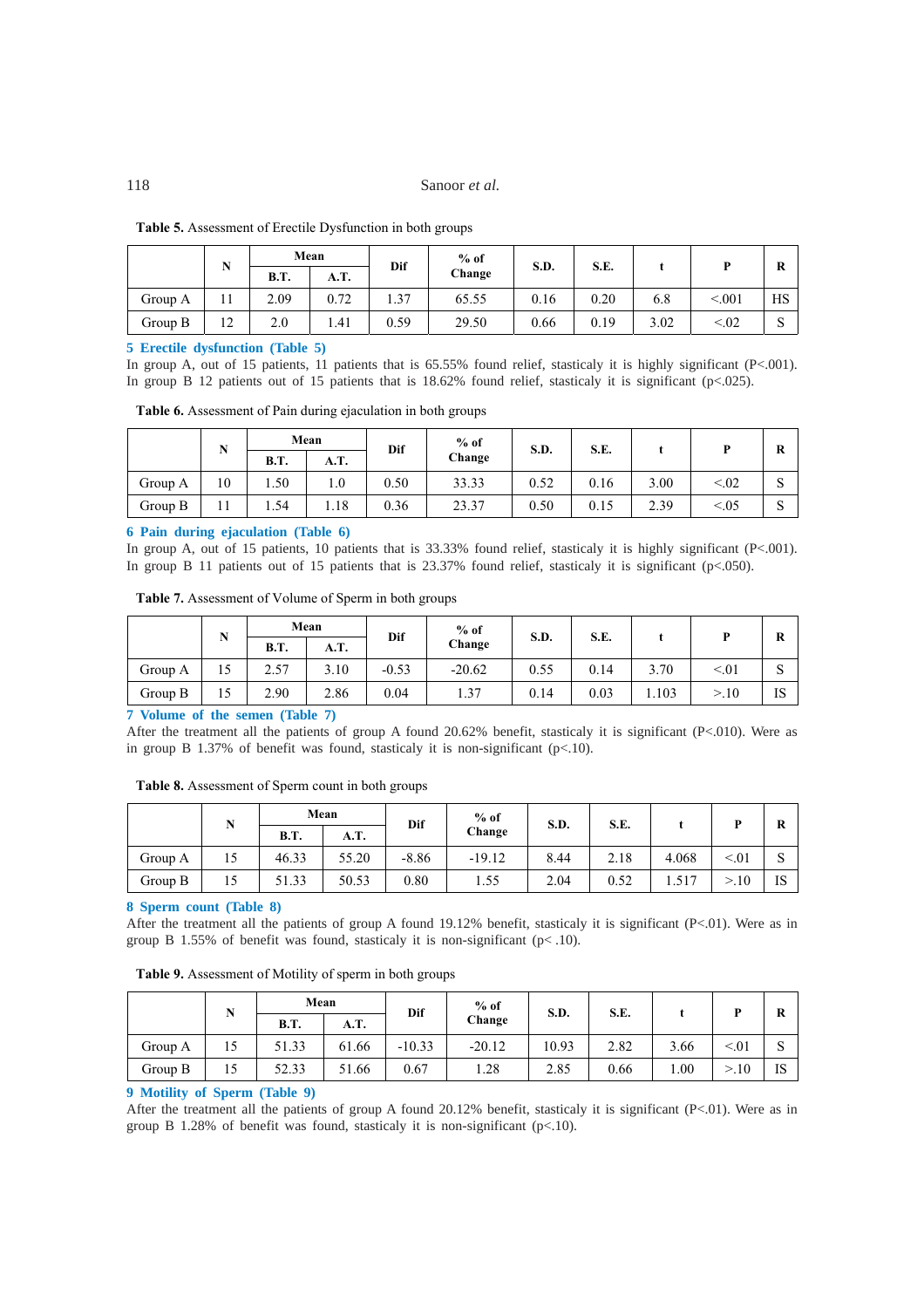excessive perspiration during coitus, premature ejaculation, erectile dysfunction, pain during ejaculation.

### **Probable Mode of action of Gokshuradi yoga 1. Sexual desire**

In the present clinical study *Gokshuradi yoga* containg gokshura, black gram, kapikacchu seed, shatavari, etc does nourishment, nourine tonic, increases sexual vigor and increases sexual stamina, along with this satvavajaya treatment will boost the effect.

## **2. Breathlessness during coitus**

As *Gokshuradi yoga does* nourishment of dhatus, vata shaman and increases the strength of the body mind, so intern helps in the relieving this symptom.

## **3. Excessive perspiration during coitus**

To comebat this symptom along with this yoga satvavajaya treatment is beneficial.

#### **4. Premature ejaculation**

Due to premature ejaculation dhatu kshaya will be the effect to enrich shukra dhatu gokshuradi yoga is beneficial because combination of drugs having properties like shnigdha guna, seeta veerya etc.

#### **5. Erectile dysfunction**

The drugs of the gokshuradi yoga having properties nourishing, neuron tonic, which intern helps in the Erectile dysfunction which ic leading cause for klaibya.

## **6. Pain during ejaculation**

Vitiation of vata dosha due to nidana sevan intern manifest in the form of pain during ejaculation.the gokshuradi yoga containing drugs, having properties like guru, snigdha, ushana veerya, madhura rasa helps in pain during ejaculation.

## **Discussion on tables**

Discussion on the symptoms of klaibya (which shows statistically highly singnificant Value)

**1) Breathlessness during coitus (Table 2)** — In group A, out of 15 patients, 9 patients that is 64.89 % found relief, stasticaly it is highly significant (P<.001).

In group B 11 patients out of 15 patients that is 24.86% found relief, stasticaly it is significant  $(p<.025)$ .

**2) Breathlessness during coitus (Table 3)** — In group A, out of 15 patients, 13 patients that is 64.06% found relief, stasticaly it is highly significant (P<.001).

In group B 14 patients out of 15 patients that is 18.62% found relief, stasticaly it is significant  $(p<.025)$ .

**3) Erectile dysfunction (Table 5)** — In group A, out of 15 patients, 11 patients that is 65.55% found relief, stasticaly it is highly significant (P<.001).

In group B 12 patients out of 15 patients that is 18.62% found relief, stasticaly it is significant  $(p<.025)$ .

#### **Discussion on laboratory investigations**

**1. Volume of the semen (Table 7)** after the treatment all the patients of group A found 20.62% benefit, stasticaly it is significant (P<.010). Were as in group B 1.37% of benefit was found, stasticaly it is non-significant (p<.10).

#### **Summary**

In the present clinical study entitled "**A Clinical Study on the Role of Gokshuradi Yoga in the Management of Klaibya Roga"**

Discription regarding causative factores, symptoms, pathogenesis of klaibya, and mode of action of gokshuradi yoga seen.

1. Regarding the principle (siddhant) of the study

The combination of all the drugs in this gokshuradi yoga, nourishis all the 7 dhatus, because of quality of drugs having snigdha, guru, seeta, which are similar to shukra dhatu. Based on the concept samanaguna bhuhista and samanyam ektvakara, this supports the principle of this study.